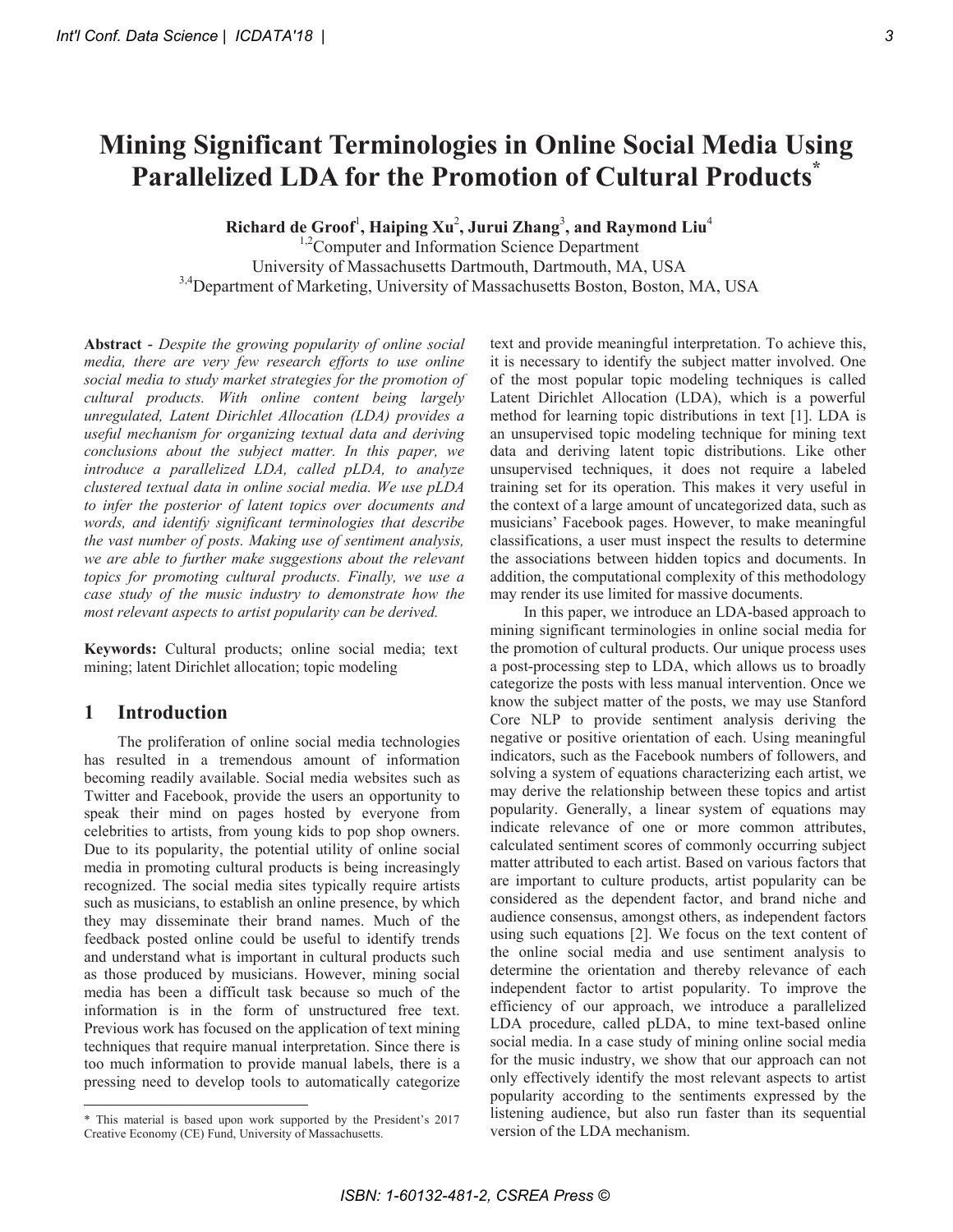#### **Related Work** 2

Researchers have increasingly recognized that online social media offers a breadth of information related to the promotion of cultural products. Goh et al. studied the effect of user-generated and marketer-generated content in social media on consumers' repeated purchase behaviors [3]. They used commercial text mining applications to analyze text gathered from Facebook, and found that user-generated content had a more significant impact. Similarly, Kim et al. analyzed text reviews of hotels on Trip Advisor to discover satisfiers and dissatisfiers, as well as the reasons why people leave positive or negative reviews [4]. They also leveraged a feature on Trip Advisor, which allows the user to leave a categorical rating. He et al. studied the pizza industry using text posts from Facebook and Twitter in an effort to gain marketing insight [5]. Using existing text mining tools, they identified themes in the data that they used to categorically compare three major pizza chains. Unlike the above work, we introduce our novel parallelized text mining approach, and our unique procedure allows the identification of topics to be largely automatic.

There are also a few previous research efforts focused on the use of LDA to analyze online social media. Qiang et al. incorporated features such as "geo tracking" to aid in the identification of geographical topics from social media [6]. Their method is based on the LDA model using generation probabilities, which generates each keyword from either a local or a global topic distribution. LDA has also been applied to musical recommendation systems. Kinoshita et al. proposed a system to describe musical preferences by considering different tags associated with artist genre and user preferences [7]. They used Collaborative Filtering (CF)-based similar user selection to recommend music products to users with similar tastes to a target artist. Such text mining methodologies have been used in a variety of contexts but often in their original formulation, applying the returned topic distributions directly [8-9]. The returned matrices are typically interpreted as clusters, which represent various combinations of underlying topics. In contrast, our approach derives significant terminologies conditioned on documents, which are highly reflective of the underlying topics. In our approach, we apply the probability of word given document to the identification of latent topics, and consider freely-formed text rather than information derived from tags.

Recent work has discussed the parallelization of the LDA process. Newman et al. introduced a parallel process for LDA, which essentially divides the document set into sections and distributes it across computation units [10]. Similarly, Wang et al. introduced Plda, which operates in the same fashion but incorporates Hadoop functions [11]. Liu et al. introduced Plda+, which works with a pipeline system to perform the same task [12]. A critical aspect of these parallel algorithms is synchronization. In previous work, inference techniques like Collapsed Gibbs Sampling (CGS) were used on partitions of the data sets [10]. After each processor had performed a single iteration, the results

were aggregated in a separate step before continuing. Such results are considered an approximation to outputs of the original LDA algorithm. Since the same word may occur across multiple documents, the true results must consider the topic assignment to each in order to attain the true distribution. Different from the above approaches, our method uses a real-time data synchronization mechanism for better accuracy, not only making the results more comparable to a sequential implementation, but also providing a speed-up due to parallelization.

Other related work has focused on the application of information derived from social media towards the music industry. For example, MuSeNet, a network of music artists around the world linked by professional relationships, was developed as an examination of the social network aspect of sites like Facebook, used in the music artist industry [13]. Relationships amongst subscribers may be assembled in a graph to understand underlying phenomena. As such approaches provide useful insights about online social media data, they are complementary to our research efforts on analyzing the text-based social media for the promotion of cultural products.

#### $\mathbf{3}$ **Significant Terminology Identification**

Figure 1 shows the procedure by which text data from an online social media such as Facebook pages are processed. Popular and less-known local artists were identified, and review text is extracted using browser scripting mechanisms. Using an online tagging service, such as Last.fm, popular tags are extracted for each artist. Assembling the tags into vectors for each artist,  $k$ -means clustering can be used to separate the artists into similar categories, i.e., artists with similar proportions of identical tags. We do this for two reasons, to reduce the data size for running pLDA, and also to support our conclusions that different types of artists receive comments reflecting different subject matter and useful information. The outputs of the pLDA process are two matrices, namely  $\theta$ representing the topic distribution for each document input into pLDA, and  $\varphi$  representing the distribution of words over topics. For pLDA data processing, each post represents a document, which usually discusses a single subject. For those instances in which one subject is discussed, clustering by topic distributions associates comments discussing the same topic together. Also, comments addressing the same multiple topics are also clustered together according to their unique topic distributions.

Once the posts and comments have been extracted and clustered according to artist tags, they are processed using pLDA. Adapted from [14], the matrices  $\theta$  and  $\varphi$  can be calculated using CGS as in Eq.  $(1)$  and  $(2)$ .

$$
\theta_{m,k} = (n_{m,(.)}^{k,-(m,n)} + \alpha_k)
$$
 (1)

$$
\phi_{k,n} = \frac{(n_{(i),n}^{k,-(m,n)} + \beta_n)}{\sum_{r=1}^{N} (n_{(i),r}^{k,-(m,n)} + \beta_r)}
$$
(2)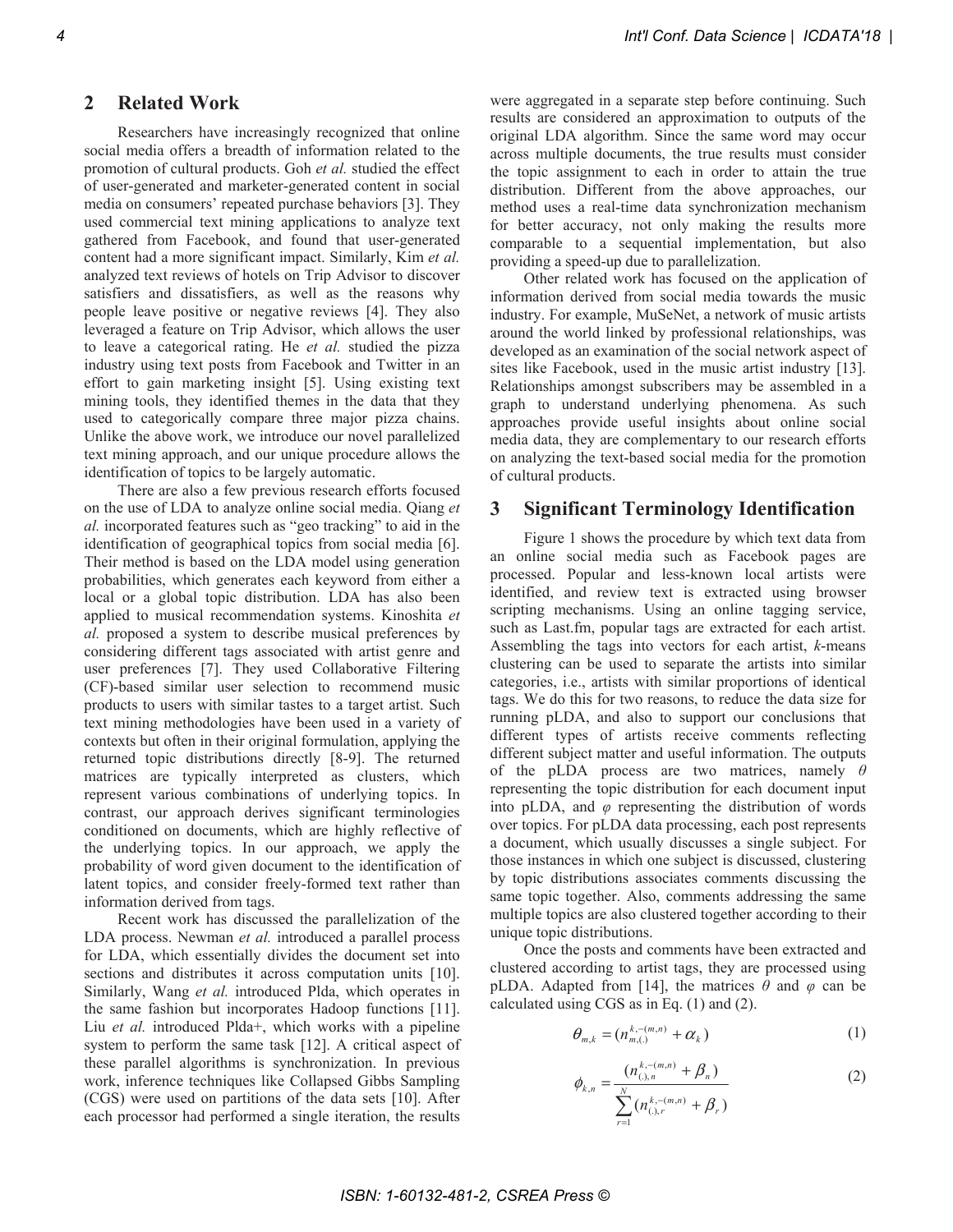

Figure 1. Trends identification in cultural product popularity

The basic idea of Eqs.  $(1)$  and  $(2)$  shows that LDA defines a probabilistic model, which could be derived from word counts and the hyper-parameter vectors  $\alpha$  and  $\beta$ . In the equations,  $n$  represents the counts of topics assigned to words and documents. The superscript  $k$  represents the topic index, and  $-(m, n)$  represents the exclusion of topic for document  $m$  and word  $n$  as required by CGS. Matrices  $\theta$ and  $\varphi$  are calculated using document-topic pairs and topicword pairs, respectively. Each resulting  $\theta$  from the pLDA process on artist clusters is then input to the k-means algorithm, aggregating into clusters that represent similar distributions of the underlying topics. This step separates the documents into groups representing similar topics. As such, the comments are classified according to content, aiding in the identification of subject matter. These clusters are then multiplied with  $\varphi$  yielding the significant terminologies, which are the basis for classification of comments by topics (the detailed procedure is described in Section 4). The corresponding sentences constituting the documents labeled by topics were then classified according to sentiment scores. The results are inputs of popularity equations, which represent the total sentiment scores by topic accumulating to artist popularity. Assuming that the dependent factor artist popularity relies on the sentiment expressed by all topics, the popularity equations can be solved to derive coefficients representing the topic significance for artist popularity. We then present the results of these simultaneous equations in a case study (described in Section 6) to draw conclusions about what topics are highly relevant in the music industry.

#### **Derivation of Significant Terminologies**  $\overline{\mathbf{4}}$

### 4.1 Preprocessing of Text Data

Before the online media posts are processed with pLDA, they are clustered according to artist genre tags. As an example shown in Fig. 2, popular tags for each artist were collected from Last.fm, with the artists and the artist clusters displayed inside the boxes. Each tag has a count attributed to it, which represents the number of Last.fm users who have applied that tag. Counts of commonly occurring tags are assembled into a vector for each artist, where each vector is normalized with the summation of its elements to 1. These vectors are then clustered with  $k$ -means to produce artist clusters composed of similarly classified musicians according to artist genre tags.



Figure 2. An example of clustering artist comments

### **4.2 Parallalized LDA**

Algorithm 1 shows the pLDA routines, where partitions are made of the data set across documents. Since the documents themselves are disjointed, the only required synchronization among pLDA-Worker processes is the assignments of topics to the shared words in the worker processes. In each iteration, the topic assignments are recorded in matrix *prevAssign*, whose values are used in the next iteration. The shared matrices  $\gamma$  and  $\eta$  represent the counts of topic assignments to words, and the counts of topic assignments to documents, respectively; while *sync* is a semaphore that controls access to  $\gamma$ .

Assume there are L processes of pLDA-Worker that perform the CGS computations in parallel. The algorithm begins by initializing the shared variables  $\theta$  and  $\varphi$ , and creating the worker processes. Note that to make the algorithm easy to read, we assume the number of documents M is divisible by  $L$ . The matrix *prevassign*, representing the current assignment of topic to document and word, is initialized with random topic assignments. The counts in  $\gamma$ and  $\eta$  are then updated with the topic assignments in prevAssign. Barrier synchronization is used to assure that all processes start the sampling processes only after the variables have been initialized (line 6). The matrix prevAssign is required by CGS because the current topic is sampled considering the conditional probability of all other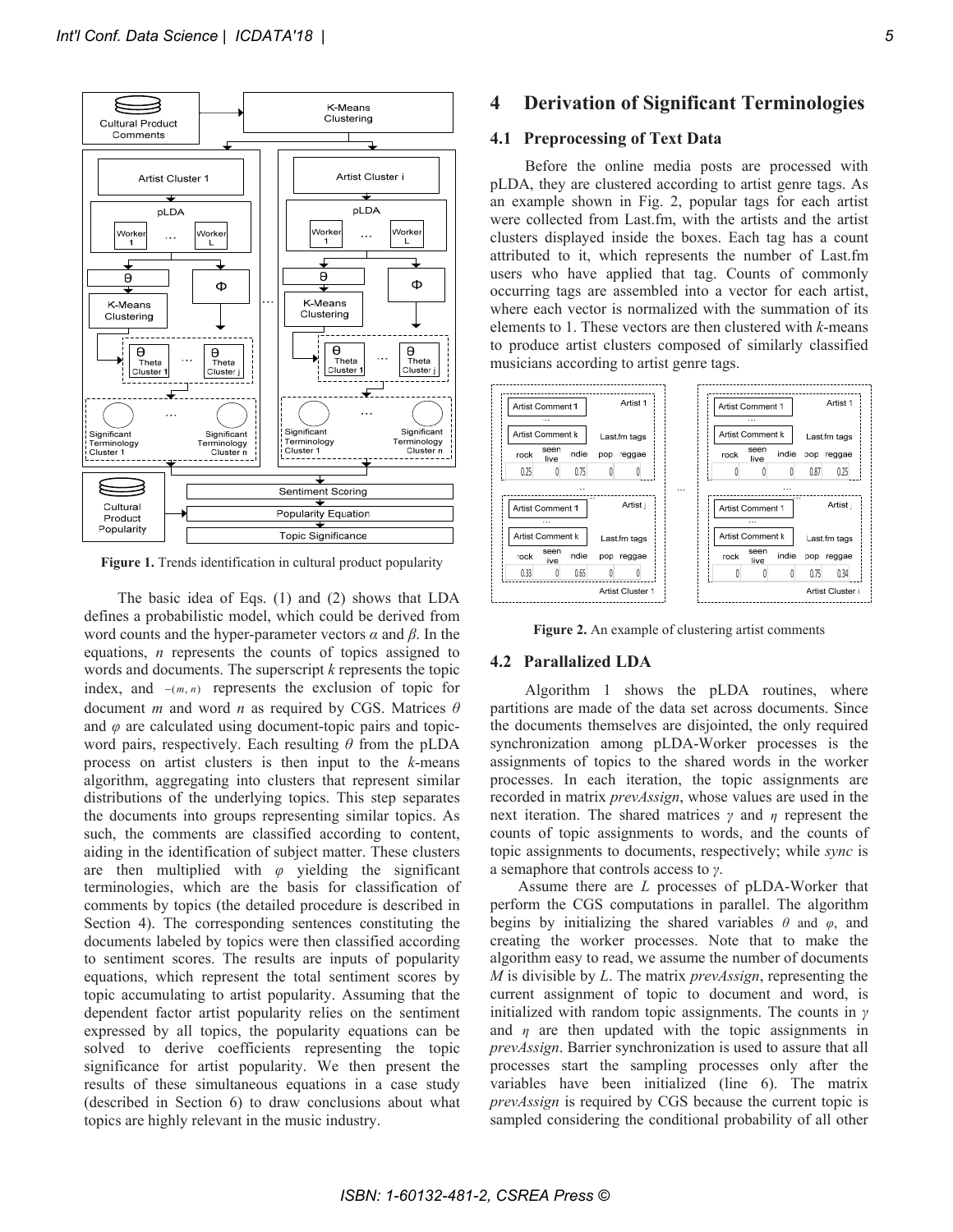assignments except for the current assignment. The algorithm proceeds in a loop across documents, words over iterations until convergence, the point at which modifications to the topic counts stabilize and the results are approaching the true distribution.

### **Algorithm 1: pLDA Main Process**

**Shared Variables:**  $\gamma$  is a K $\times$ N matrix representing the counts of topic  $k$  assigned to word  $w$ , where  $K$  is the number of topics and  $N$ is the number of words;  $\eta$  is an M $\times$ K matrix representing the counts of topic  $k$  assigned to document  $m$ , where  $M$  is the number of documents; sync is a semaphore to synchronize writes to  $\gamma$ .

Input:  $\Psi$  is an  $M \times N$  matrix representing the counts of each word in each document.

**Output:**  $\theta$  and  $\varphi$  are M $\times$ K and K $\times$ N matrices that represent the distribution of topics over documents and the distribution of words over topics, respectively.

- 1. Initialize  $\theta$  and  $\varphi$  to 0.
- 2. process pLDA-Worker $[p = 1$  to L] // create L worker processes
- $3.$ Let *prevAssign* be an  $M \times N$  matrix representing the topic for document  $m$  and word  $w$ .
- $\overline{4}$ . Initialize *prevAssign* with random numbers in [1,  $K$ ].
- 5. Increment topic assignments from *prevAssign* in  $\gamma$  and  $\eta$ .
- barrier synchronization // the lock step 6.
- 7. repeat until convergence
- $first = (p-1)*(M/L) + 1; last = p*(M/L)$ 8.
- 9. for  $m = first$  to last
- 10. for  $w = 1$  to N
- $preTopic = prevAssign[m][w]$ 11 if  $\mathcal{V}[m][w] > 0$  $12.$  $13.$  $\eta[m][preTopic] -$ 14.  $P(sync); \gamma[preTopic][w]$ --;  $V(sync)$ 15.  $newTopic = topic$  assignment to  $(m, w)$  using CGS 16  $\eta[m][newTopic]++$ 17.  $P(sync); \gamma[newTopic][w]++; V(sync)$ 18.  $prevAssign[m][w] = newTopic$ 19. barrier synchronization // the lock step 20. end process
- 21. Calculate  $\theta$  and  $\varphi$  as in Eq. (1) and (2) using  $\gamma$  and  $\eta$ .

Note that the algorithm selects the next topic assignment using the CGS sampling process (line 15), and increments the counts of topic assigned to both documents and words (line 16-17). At the end of each iteration, the pLDA-Worker processes are synchronized by the barrier synchronization mechanism again to allow all pending updates to occur (line 19). In this way, updates to the common counts of topic assignments to words are continuous, and the results will be more accurate than those from previous implementations. Lastly,  $\theta$  and  $\varphi$  are calculated as in Eqs. (1) and (2) by summing across topic counts in documents and topic counts in words using  $\eta$  and  $\gamma$ , respectively.

### 4.3 Significant Terminologies

The complete joint probability of the LDA model can be calculated as in Eq.  $(3)$  [15].

$$
P(W, Z, \theta, \phi; \alpha, \beta) = \prod_{i=1}^{K} P(\phi_i; \beta) \prod_{j=1}^{M} [P(\theta_j; \alpha) \prod_{i=1}^{N} [P(z_{j,i} \mid \theta_j) P(w_{j,i} \mid \phi_{z_{j,i}})]]
$$
(3)

where  $W$  is a set of word assignments to documents,  $Z$  is a set of topic assignments to documents and words,  $M$  is the number of documents,  $N$  is the number of words, and  $K$  is the number of topics. The vectors  $\alpha$  and  $\beta$  are Dirichlet parameters and the semi-colon indicates that  $\varphi$  and  $\theta$  are dependent upon them for the calculation.

Due to the complexity of the model, it is not feasible to directly calculate the exact distributions; instead, we first integrate out  $\theta$  and  $\varphi$ , and using properties of the Dirichlet and multinomial distributions to reduce Eq.  $(3)$  to Eq.  $(4)$ .

$$
P(Z_{(m,n)} = k, Z_{-(m,n)}, W; \alpha, \beta) \propto
$$
  
\n
$$
(n_{m,(.)}^{k,-(m,n)} + \alpha_k) \frac{(n_{(.),n}^{k,-(m,n)} + \beta_n)}{\sum_{r=1}^{N} (n_{(.),r}^{k,-(m,n)} + \beta_r)}
$$
\n
$$
(4)
$$

Eq. (4) serves as the starting point for Gibbs sampling, where  $n$  represents counts of topics assigned to documents and words. Gibbs sampling can be used to estimate a distribution using samples from that distribution [14-15]. The sampling process is repeated until it converges when the samples represent the underlying distribution. In CGS, this is performed by removing the measurement of the current value being sampled and making a random draw based on all other stationary values. The notation  $-(m, n)$  indicates that the sample for document m and word n has been subtracted from the current sample set.

The joint probability represents that of the current topic and the set of word assignments to documents. With Eq. (4) derived by marginalizing out  $\theta$  and  $\varphi$  from Eq. (3), the joint probability can be represented as in Eq.  $(5)$  [14].

$$
P(z | d)P(w | z) = \frac{P(d | z)P(z)}{P(d)}P(w | z)
$$
 (5)

An assumption used in deriving the LDA formulation is that of conditional independence between documents and words over topics; thus, we rewrite Eq.  $(5)$  as in  $(6)$ .

$$
P(z | d)P(w | z) = \frac{P(w, d | z)P(z)}{P(d)}
$$
(6)

By the definition of conditional independence, we further rewrite Eq.  $(6)$  into  $(7)$ .

$$
P(z | d)P(w | z) = \frac{P(w, d, z)P(z)}{P(z)P(d)} = \frac{P(w, d, z)}{P(d)} = P(w, z | d) \tag{7}
$$

Thus the relationship described in Eq.  $(8)$  must hold.

$$
P(Z_{(m,n)} = k, Z_{-(m,n)}, W) = P(w, z | d) = P(z | d)P(w | z)
$$
 (8)

**Definition 1:** A *significant terminology* of a corpus is a keyword that represents a major topic of the documents contained in the corpus. A significant terminology, which represents a new metric for the probability of major topics, can be derived from the multiplication of matrices  $\theta$  and  $\phi$ .

*Explanations:* The outputs of the LDA process using CGS, i.e., the matrices  $\theta$  and  $\varphi$ , can be calculated in a single iteration using Eqs. (1) and (2) across documents and topics or topics and words. Therefore, the multiplication of  $\theta$  and  $\varphi$ can be represented by  $P(z|d)P(w|z)$ . By the Bayes' rule,  $\theta$ can be represented equivalently as in Eq. (9).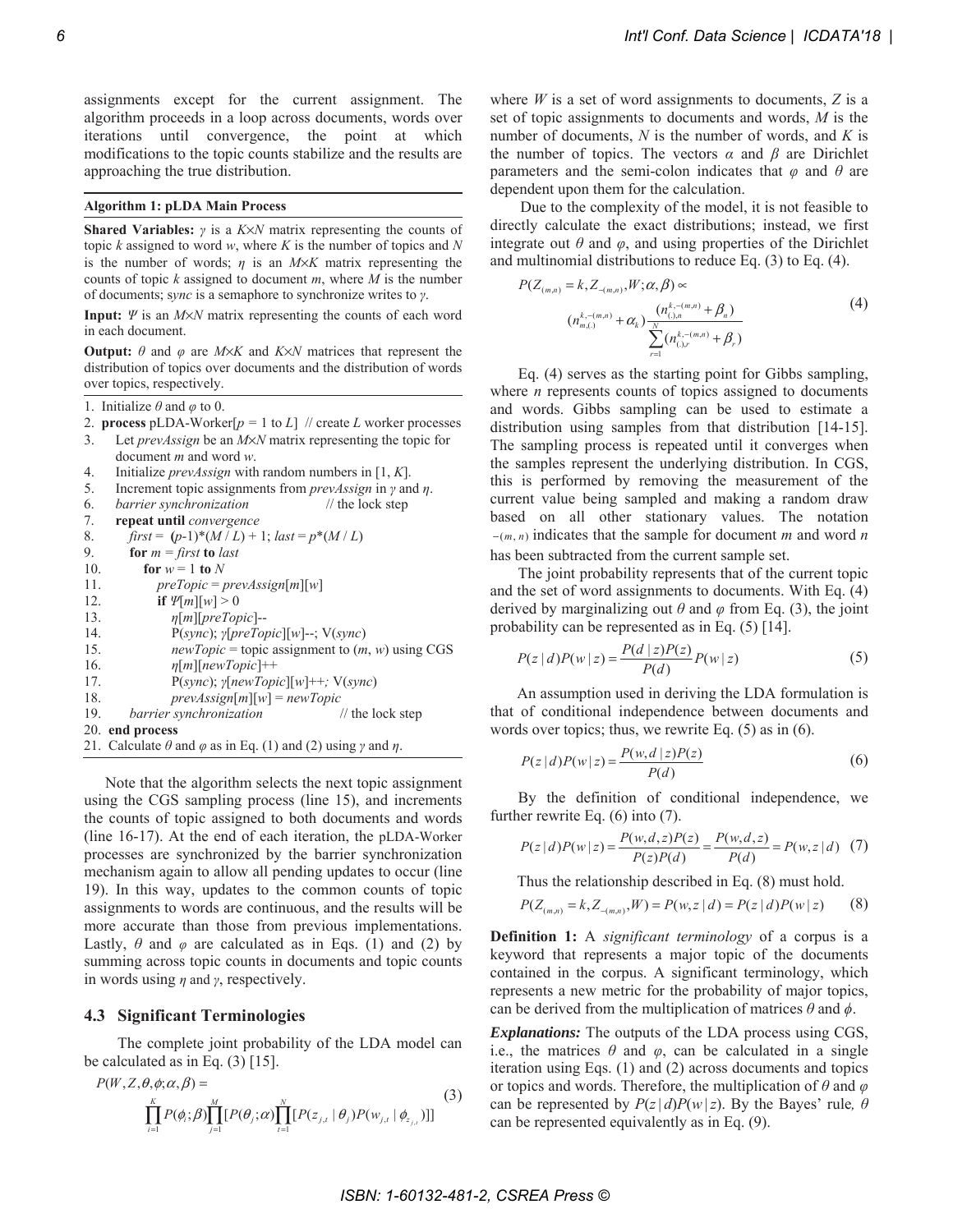$$
P(z | d) = \frac{P(d | z)P(z)}{P(d)}\tag{9}
$$

By performing standard matrix multiplication of  $\theta$  and  $\varphi$ , each entry is multiplied and summed across topics, i.e., the matching inner dimension between the matrices. So, the operation proceeds as in Eq.  $(10)$ .

$$
\sum_{k=1}^{K} \frac{P(d \mid z_k)P(z_k)}{P(d)} P(w \mid z_k) = \sum_{k=1}^{K} \frac{P(d, w \mid z_k)P(z_k)}{P(d)} \tag{10}
$$

where  $k$  is the topic index. Eq. (10) holds because of conditional independence of words and documents over topics. By the definition of conditional independence and the iterations over  $k$ , we can derive the result as in Eq. (11).

$$
\sum_{k=1}^{K} \frac{P(d, w, z_k)P(z_k)}{P(z_k)P(d)} = \sum_{k=1}^{K} \frac{P(d, w, z_k)}{P(d)} = \frac{P(d, w)}{P(d)} = P(w | d) \quad (11)
$$

We interpret the conditional probability  $P(w|d)$  as the probability of word significance given documents. It is the probability of words according to hidden topics, which are prominent in their respective documents.

### 5 **System of Popularity Equations**

The significant terminology clusters are defined as in Eq. (12). According to Definition 1, the multiplication of  $\theta$ and  $\varphi$  yields the significant terminologies. Once the results of pLDA have been clustered using  $k$ -means, we have groups of documents, representing similar underlying topic distributions. Each theta cluster is multiplied with  $\varphi$  from that batch of pLDA using standard matrix multiplication. This operation iterates over topics consistent with the procedure outlined in Eq. (10-11).

$$
\theta \times \varphi = \begin{bmatrix}\n\theta_{(1,1)} \dots \theta_{(1,K)} \\
\vdots \ddots \vdots \\
\theta_{(M,1)} \dots \theta_{(M,K)}\n\end{bmatrix} \times \begin{bmatrix}\n\varphi_{(1,1)} \dots \varphi_{(1,V)} \\
\vdots \ddots \vdots \\
\varphi_{(1,1)} \dots \varphi_{(1,V)}\n\end{bmatrix}
$$
\n(12)\n
$$
\theta \times \varphi = \begin{bmatrix}\n\theta_{(1,1)} \dots \theta_{(1,K)} \\
\vdots \ddots \vdots \\
\theta_{(1,1)} \dots \theta_{(1,K)}\n\end{bmatrix} \times \begin{bmatrix}\n\varphi_{(1,1)} \dots \varphi_{(1,V)} \\
\vdots \ddots \vdots \\
\varphi_{(K,1)} \dots \varphi_{(K,V)}\n\end{bmatrix}
$$

Once the significant terminologies have been calculated and the documents have been clustered, we can derive patterns in the text. For example, by reviewing the posts for musicians, we may find that they tend to fall broadly into three categories: descriptions of live shows, descriptions and recommendations of new albums, and discussion of streaming services on which the artists appear. The clusters are readily identified by keywords occurring throughout the clustered documents according to word significances. The probabilities of word significances for the various words in a cluster are summed across the set of documents to determine the greatest probabilities. The top

occurring words as measured by word significance are the significant terminologies for the cluster.

Figure 3 shows an example of methods for assigning topics to comments by significant terminologies in the domain of the music industry. As shown in the figure, a significant terminology for the live shows that appears consistently is "show". The word "album" appears in that context of album. The words "spotify", "video" and "bandcamp" appear in the streaming category.



Figure 3. Classification by occurrence of significant terminologies

Using this approach, the clusters can be identified readily by the occurrence or non-occurrence of the significant terminologies. As such, it greatly simplifies the classification process, and hundreds of comments may fall into one category or another quickly and accurately by the inclusion or exclusion of the significant terminologies.

Furthermore, Stanford Core NLP can be used to classify sentiment on a positive/negative spectrum ranging between 0 and 4, with 0 being the most negative and 4 being the most positive. The identified comments for artists are classified by sentiment, and the results summed across musicians cluster and the identified topic as in Eq. (13).

streaming 
$$
_i = \sum_j
$$
 SentScore (Comment  $^{steaming}_{i,j}$ )  
album  $_i = \sum_j$  SentScore (Comment  $^{album}_{i,j}$ )  
shows  $_i = \sum_j$  SentScore (Comment  $^{shows}_{i,j}$ ) (13)

where the subscript *i* indicates that this is the *i*-th artist. The superscript over comment indicates that the comment has been labeled as that topic. The subscripts  $i$  and  $j$  under comment indicate that this is the  $j$ -th comment belonging to the *i*-th artist labeled by the superscript. The method SentScore is a Stanford Core NLP process that returns the corresponding sentiment score value. Once the sentiment scores are summed, they are averaged by the number of comments attributed to that topic. This is to provide a relative value, as a large number of comments may artificially inflate the value, while an average would better represent the overall score.

As part of the data collection process, the number of followers of each artist posted on their social media pages are retrieved and, with the sentiment scores, assembled in a system of linear equations as shown in Eqs. (14):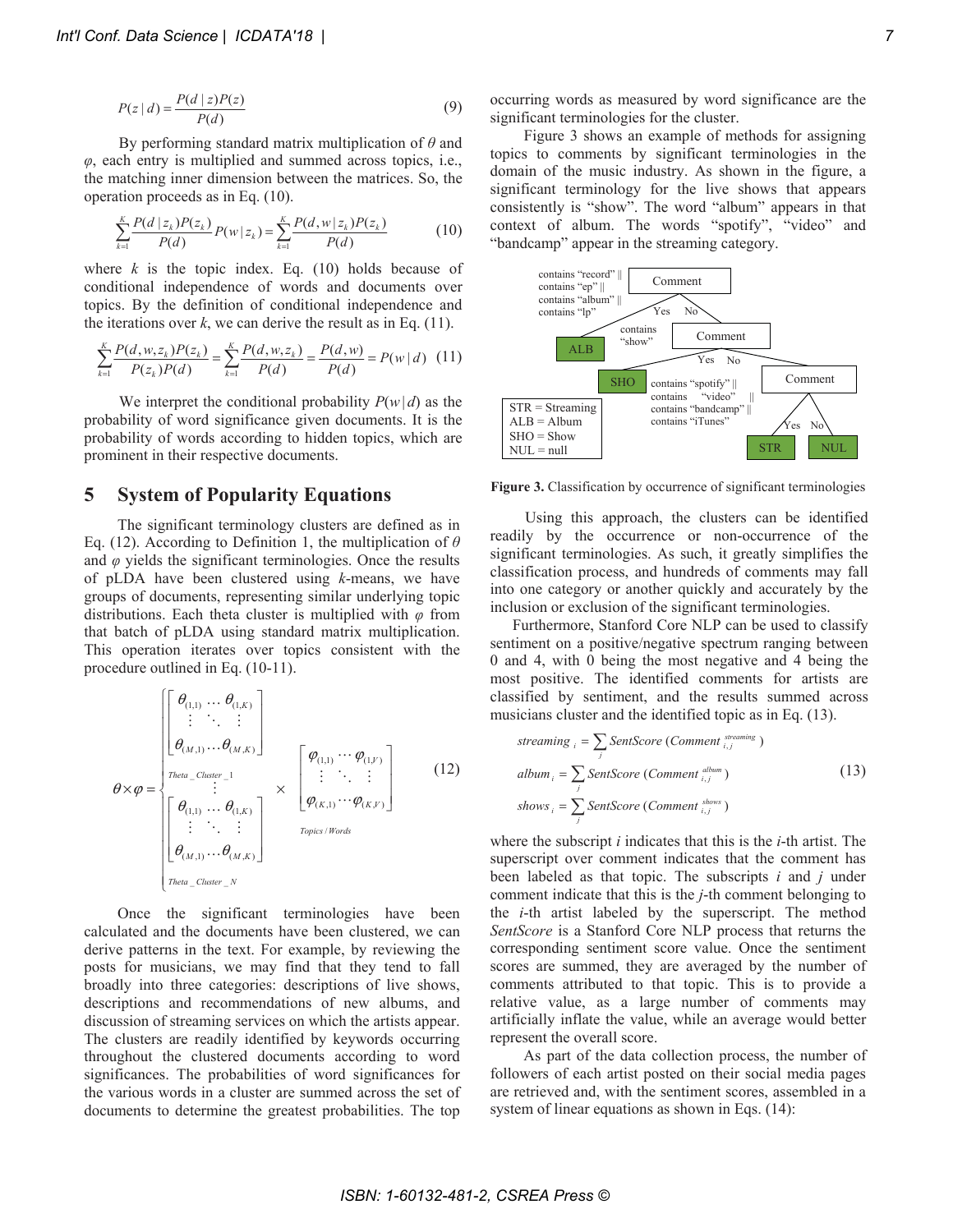*ArtistPopularity<sub>i</sub>* = 
$$
\alpha_k
$$
 *streaming<sub>i</sub>* +  $\alpha_l$  *album<sub>i</sub>* +  $\alpha_m$  *shows<sub>i</sub>*  
...  
*ArtistPopularity<sub>j</sub>* =  $\alpha_k$  *streaming<sub>j</sub>* +  $\alpha_l$  *album<sub>j</sub>* +  $\alpha_m$  *shows<sub>j</sub>* (14)

This is a linear system with an equation for each artist  $i$  through  $j$ . The artist popularity is defined as the number of social media followers (e.g., Facebook followers) in our case study (Section 6). The variables in Eqs. (14), such as streaming<sub>i</sub>, album<sub>i</sub> and show<sub>i</sub> are independent ones. We use a process like the least squares to solve for coefficient vector  $\alpha$ , one for each independent variable. Weighted least squares with the weights being the number of comments for each artist may also be used to solve this system and could be a better option [6]. Note that regular least squares is not a suitable choice because the error occurring between musicians in each category may vary according to the number of comments, as LDA tends to be more accurate with a larger amount of data.

#### **Case Study** 6

In order to draw conclusions about the music industry, we collected 95,265 comments from 879 artists featured on WUMB, a radio station of University of Massachusetts Boston that broadcasts an Americana/Blues/Roots/Folk mix, as well as from a list of Boston, Massachusetts local artists featured on the delimagazine.com, a daily updated website covering 11 North American music scenes through 12 dedicated, separate blogs. Following the procedure outlined in Section 4, we classified the comments, produced the significant terminologies, and derived the topic significance with regards to artist popularity. Amongst the different types of music, different factors appear to contribute to artist success. Some bands are known more for live performances, and tend to promote and discuss these on their Facebook pages. Other bands are usually promoting a new album when they post to online social media.

## **6.1 Artist Cluster Level Analysis**

Figure 4 shows 4 artist clusters from both the WUMB and thedelimagazine.com lists. Different types of artists have higher correlations with one topic or another. The WUMB artist cluster representing blues and folk artists have a higher correlation with the streaming services and less correlation with album. This indicates that these artists are not using online media to promote their albums sold in record stores to the same degree that they are promoting streaming services, which provides online access to their music. Similarly, the thedelimagazine.com artist group classified as hard rock, indie follows the same pattern. WUMB artist cluster folk, singer-songwriter, however, does not have any correlation with streaming. These artists mostly promote new albums in the conventional fashion. In addition, the the delimagazine.com artist cluster rock, indie mostly promotes shows but has no mention of streaming.

Moving forward to analyze a particular type of music, in Fig. 5, we show two artist clusters with topic significance, which are both described as folk by Last.fm, and featured on the WUMB and thedelimagazine.com lists. The local folk scene found on thedelimagazine.com cites online sites more frequently and has a higher streaming coefficient. They are more likely to mention singles published on iTunes, their channel on Spotify or a feature on bandcamp, a site which promotes musical artists and has been gaining popularity in recent years. To promote popularity, it is worthwhile for artists at WUMB to fall in this category taking advantage of the streaming services via online social media. This is evidenced by the high coefficients for the WUMB blues and folk cluster shown in Fig. 4, but with extremely low streaming coefficient for folk artists from WUMB as shown in Fig. 5.







Figure 5. Artist clusters with topic significance for folk music

### **6.2 Artist Level Analysis**

Table 1 shows three artists drawn from three different artist clusters. Artist X belongs to the WUMB folk cluster as shown in Fig. 5, and artist Y and Z belong to the WUMB artist cluster "blues, folk" and the thedelimagazine.com artist cluster "hard rock, indie", respectively, both shown in Fig. 4. With a comparable number of comments, however, artist X is less than half as popular as Artist Y. Similarly, artist  $Z$  is more than twice as popular as artist  $Y$ . This is majorly due to their streaming scores, which are the cumulative sentiment scores for artists in the streaming category. For example, in the case of artist Y and Z, the streaming scores increase at a rate greater than double for artist Z, despite there being fewer than double the comments between artist Y and Z.

|  |  | Table 1. Comparison of artists from different clusters |
|--|--|--------------------------------------------------------|

|                 | Artist ID #Followers | <b>Streaming Score</b> #Comments |     |
|-----------------|----------------------|----------------------------------|-----|
| <b>Artist X</b> | 4334                 |                                  | 140 |
| <b>Artist Y</b> | 9777                 | 34                               | 151 |
| Artist Z        | 23998                | 85                               | 270 |